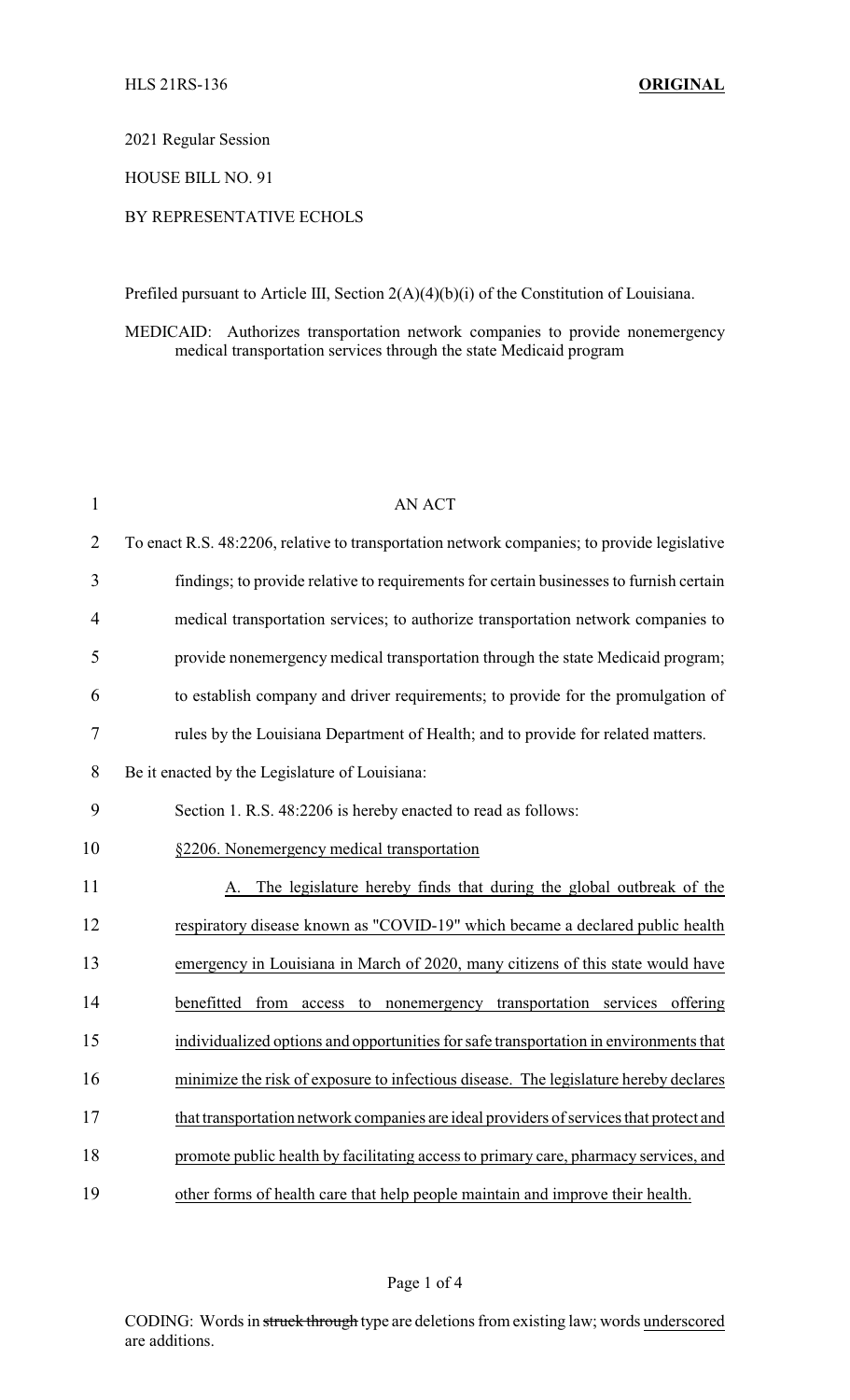| $\mathbf{1}$   | B. Notwithstanding any provision of law to the contrary and subject to              |
|----------------|-------------------------------------------------------------------------------------|
| $\overline{2}$ | compliance with applicable federal Medicaid and Medicare requirements, any          |
| 3              | transportation network company that complies with the provisions of this Chapter    |
| 4              | is authorized to connect a driver to a rider for the purpose of providing           |
| 5              | nonemergency medical transportation services within the state through the Louisiana |
| 6              | Medicaid program.                                                                   |
| 7              | C. The Louisiana Department of Health shall not require any driver affiliated       |
| 8              | with a transportation network company to enroll as a nonemergency medical           |
| 9              | transportation provider in the Louisiana Medicaid program in order for any          |
| 10             | nonemergency medical transportation services provided to Medicaid enrollees by the  |
| 11             | driver through a company's digital network to be eligible for Medicaid              |
| 12             | reimbursement.                                                                      |
| 13             | $D(1)(a)$ The Louisiana Department of Health shall promulgate rules and             |
| 14             | regulations as are necessary for the implementation of this Section by October 1,   |
| 15             | 2021. Requirements imposed for companies and drivers to act as Medicaid             |
| 16             | transportation providers, including requirements for enrollment and specifications  |
| 17             | for the vehicles used, may not exceed those imposed by R.S. 48:2191 through 2203    |
| 18             | and R.S. 45:201.1 through 201.13, except as provided in Subparagraph (b) of this    |
| 19             | Paragraph and as may be necessary to conform to applicable federal Medicaid         |
| 20             | transportation requirements administered by the Louisiana Department of Health,     |
| 21             | bureau of health services financing.                                                |
| 22             | (b) No driver may provide any nonemergency medical transportation service           |
| 23             | to a Medicaid enrollee through a transportation network company's digital network   |
| 24             | prior to the completion of a criminal background check on that driver which         |
| 25             | comports with the requirements for such background checks provided in R.S.          |
| 26             | 40:1203.1 et seq. or R.S. 48:2199.                                                  |
| 27             | (2) Notwithstanding the provisions of Paragraph (1) of this Subsection, the         |
| 28             | Louisiana Department of Health may require that, prior to facilitating nonemergency |
| 29             | medical transportation services for Medicaid enrollees, a transportation network    |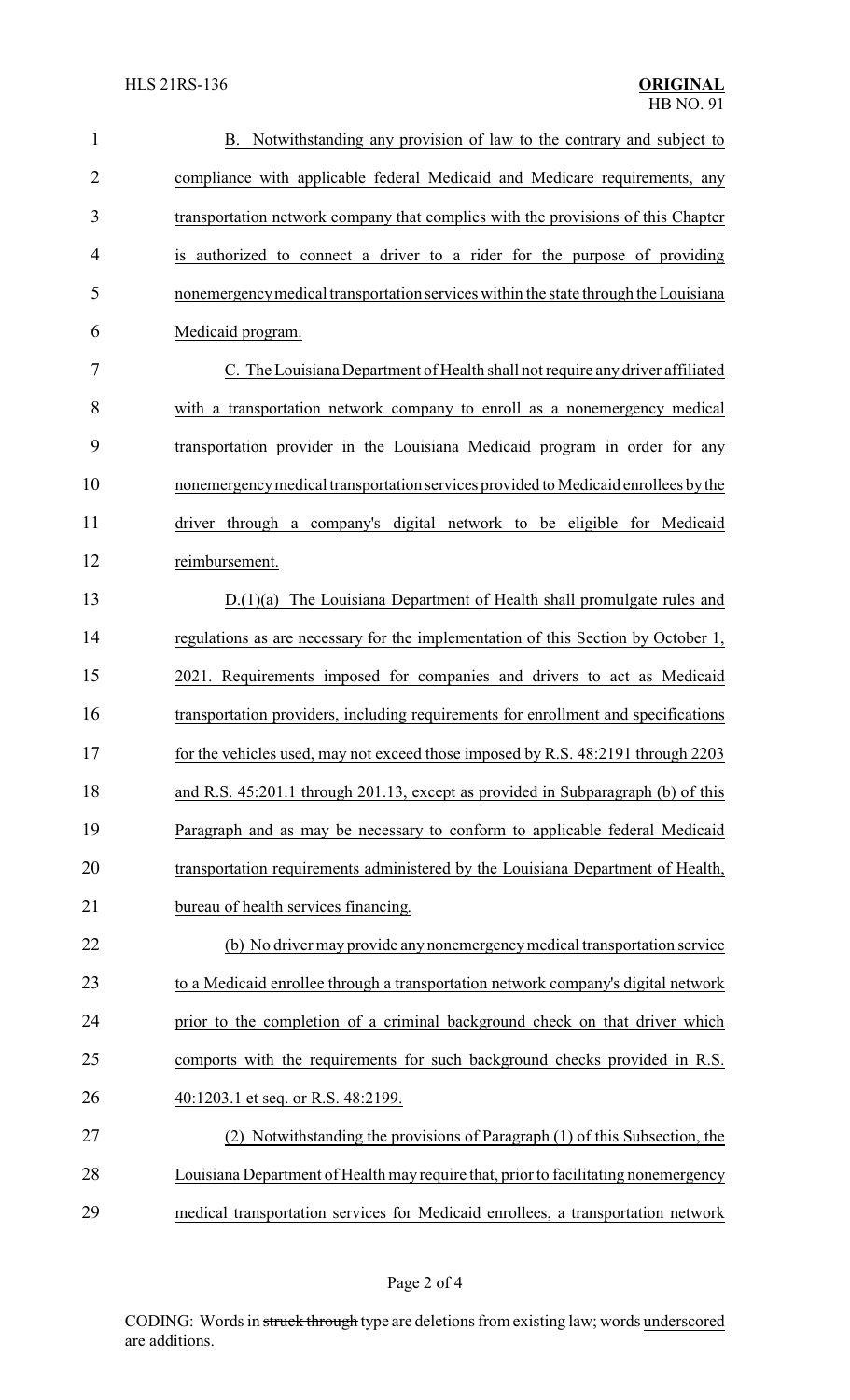| company be under contract with a transportation broker that is under contract with     |
|----------------------------------------------------------------------------------------|
| either of the following:                                                               |
| (a) A Medicaid managed care organization as defined in R.S. 46:460.51.                 |
| (b) The Louisiana Department of Health.                                                |
| (3) Notwithstanding any provision of law to the contrary, any transportation           |
| network company licensed by the Department of Transportation and Development           |
| that contracts with a transportation broker may facilitate nonemergency medical        |
| transportation services at any time on or after the effective date of this Section and |
| before the adoption of the rules required by Paragraph (1) of this Subsection.         |
| The provisions of R.S. 48:2205 shall extend to the regulation of<br>Е.                 |
| companies, drivers, and vehicles facilitating or providing nonemergency medical        |
| transportation services as authorized in this Section.                                 |
| F. Nothing in this Section shall be construed to authorize a company or an             |
| individual to violate any provision of R.S. 40:1135.1.                                 |
| G. No ambulance, emergency medical response vehicle, or EMS practitioner               |
| as defined in R.S. 40:1131 shall be used for the purpose of providing nonemergency     |
| medical transportation services under this Section.                                    |
|                                                                                        |

## DIGEST

The digest printed below was prepared by House Legislative Services. It constitutes no part of the legislative instrument. The keyword, one-liner, abstract, and digest do not constitute part of the law or proof or indicia of legislative intent. [R.S. 1:13(B) and 24:177(E)]

HB 91 Original 2021 Regular Session Echols

**Abstract:** Authorizes transportation network companies to provide nonemergency medical transportation services through the state Medicaid program.

Proposed law provides legislative findings and a declaration concerning the suitability of transportation network companies to protect and promote public health by facilitating access to primary care, pharmacy services, and other forms of health care that help people to maintain and improve their health.

Proposed law authorizes transportation network companies to provide nonemergency medical transportation (NEMT) services through the state Medicaid program.

Proposed law prohibits the La. Dept. of Health (LDH) from requiring a driver affiliated with a transportation network company to enroll as a NEMT provider in the La. Medicaid program in order for any NEMT services provided to Medicaid enrollees by the driver through a company's digital network to be eligible for Medicaid reimbursement.

## Page 3 of 4

CODING: Words in struck through type are deletions from existing law; words underscored are additions.